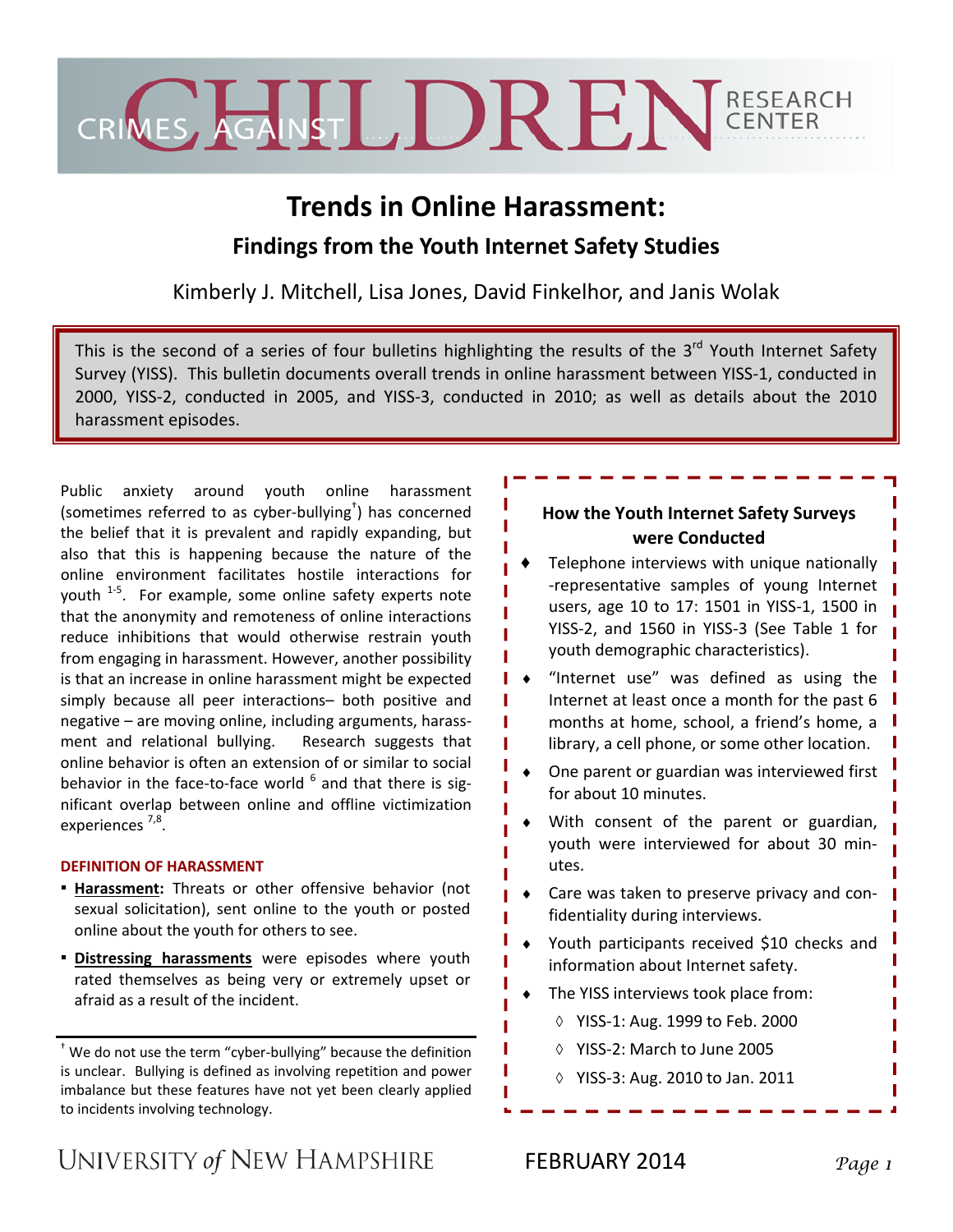## **Table 1: Youth & Household Characteristics for 2000, 2005 & 2010 Samples**

| Youth and               | 2000           | 2005           | 2010           |         |
|-------------------------|----------------|----------------|----------------|---------|
| <b>Household</b>        | $(n=1501)$     | $(n=1500)$     | $(n=1560)$     | p value |
| <b>Characteristics</b>  | %              | %              | %              |         |
| Gender (male)           | 53             | 49             | 50             | .08     |
| Age                     |                |                |                |         |
| 10 to 12                | 23             | 23             | 21             | .02     |
| 13 to 15                | 48             | 43             | 45             |         |
| 16 to 17                | 29             | 34             | 34             |         |
| Race                    |                |                |                |         |
| White,                  | 73             | 71             | 67             | .002    |
| non-Hispanic            |                |                |                |         |
| Black, non-Hispanic     | 10             | 11             | 13             |         |
| Hispanic or Latino,     | 7              | 9              | 10             |         |
| any Race                |                |                |                |         |
| American Indian/        | $\overline{2}$ | 1              | 3              |         |
| Alaskan Native          |                |                |                |         |
| Asian                   | 3              | 2              | 3              |         |
| Other (includes         | $\overline{2}$ | 3              | $\overline{2}$ |         |
| bi-racial)              |                |                |                |         |
| Don't know/not          | 4              | 3              | $\overline{2}$ |         |
| ascertainable           |                |                |                |         |
| Parental marital        |                |                |                |         |
| status<br>Married       | 79             | 76             | 78             | .01     |
| Living with a           |                |                |                |         |
| partner                 | $\mathbf{1}$   | 3              | $\overline{2}$ |         |
| Separated               | 3              | $\mathbf{1}$   | $\overline{2}$ |         |
| Divorced                | 10             | 10             | 10             |         |
| Widowed                 | 2              | $\overline{2}$ | $\overline{2}$ |         |
| Single,                 |                |                |                |         |
| never married           | 5              | 8              | 6              |         |
| Youth lives with        |                |                |                |         |
| both biological         | 63             | 62             | 66             | .04     |
| parents                 |                |                |                |         |
| <b>Highest level of</b> |                |                |                |         |
| education in            |                |                |                |         |
| household               |                |                |                |         |
| Not a high school       | 3              | 2              | 3              | < .001  |
| (HS) graduate           |                |                |                |         |
| HS graduate             | 21             | 20             | 14             |         |
| Some college            | 22             | 23             | 19             |         |
| College graduate        | 32             | 32             | 37             |         |
| Post college            | 22             | 22             | 28             |         |
| degree                  |                |                |                |         |
| <b>Annual household</b> |                |                |                |         |
| income                  |                |                |                |         |
| Less than \$20,000      | 8              | 8              | 12             | < .001  |
| \$20,000 to \$50,000    | 38             | 27             | 18             |         |
| More than \$50,000      | 23             | 24             | 16             |         |
| to \$75,000             |                |                |                |         |
| More than \$75,000      | 23             | 33             | 45             |         |
| Don't know/             | 7              | 8              | 9              |         |
| missing                 |                |                |                |         |

## **CHANGES IN YOUTH INTERNET USE PATTERNS OVER TIME**

Between 2000 and 2010 a number of changes oc‐ curred in terms of how youth were using the Inter‐ net (Table 2).

- By 2010 almost all youth (97%) were using the Internet from home, up from 74% in 2000. Al‐ most half of youth (47%) were using the Inter‐ net from cell phones.
- **•** Frequency of use also increased 76% of youth said they used the Internet in the past week in 2000; 86% in 2005; 94% in 2010.
- **.** Intensity of use also increased  $-32\%$  of youth said they used the Internet for more than 2 hours per day in 2010, up from 13% in 2000 and 23% in 2005.
- Many youth (69%) also said they used the Internet 5 to 7 days per week in 2010 (36% did so in 2000 and 49% in 2005).
- More youth were using the Internet to talk with people they knew in person offline, like friends from school (93%) and less with people they met online (40%) by 2010.

|        | <b>Topics Covered in the YISS Interviews</b><br>Experiences of sexual solicitation, unwanted<br>exposure to sexual material, and harassment<br>via the Internet in the past year and reac-<br>tions to those experiences. |
|--------|---------------------------------------------------------------------------------------------------------------------------------------------------------------------------------------------------------------------------|
| only). | Involvement in sexting in the past year, in-<br>cluding the content of the images and the<br>context in which such events occur (YISS-3                                                                                   |
|        | The nature of friendships formed over the<br>Internet in the past year.                                                                                                                                                   |
|        | Knowledge of Internet safety practices<br>among young Internet users and their par-<br>ents or guardians.                                                                                                                 |
|        | Assessment of factors that might make some<br>youth more vulnerable than others to sexual<br>solicitation, unwanted exposure to sexual<br>material, and harassment via the Internet.                                      |
|        | Because we used the same methods and asked<br>most of the same questions in all three studies,<br>we are able to compare many results to see<br>what has changed over the past decade.                                    |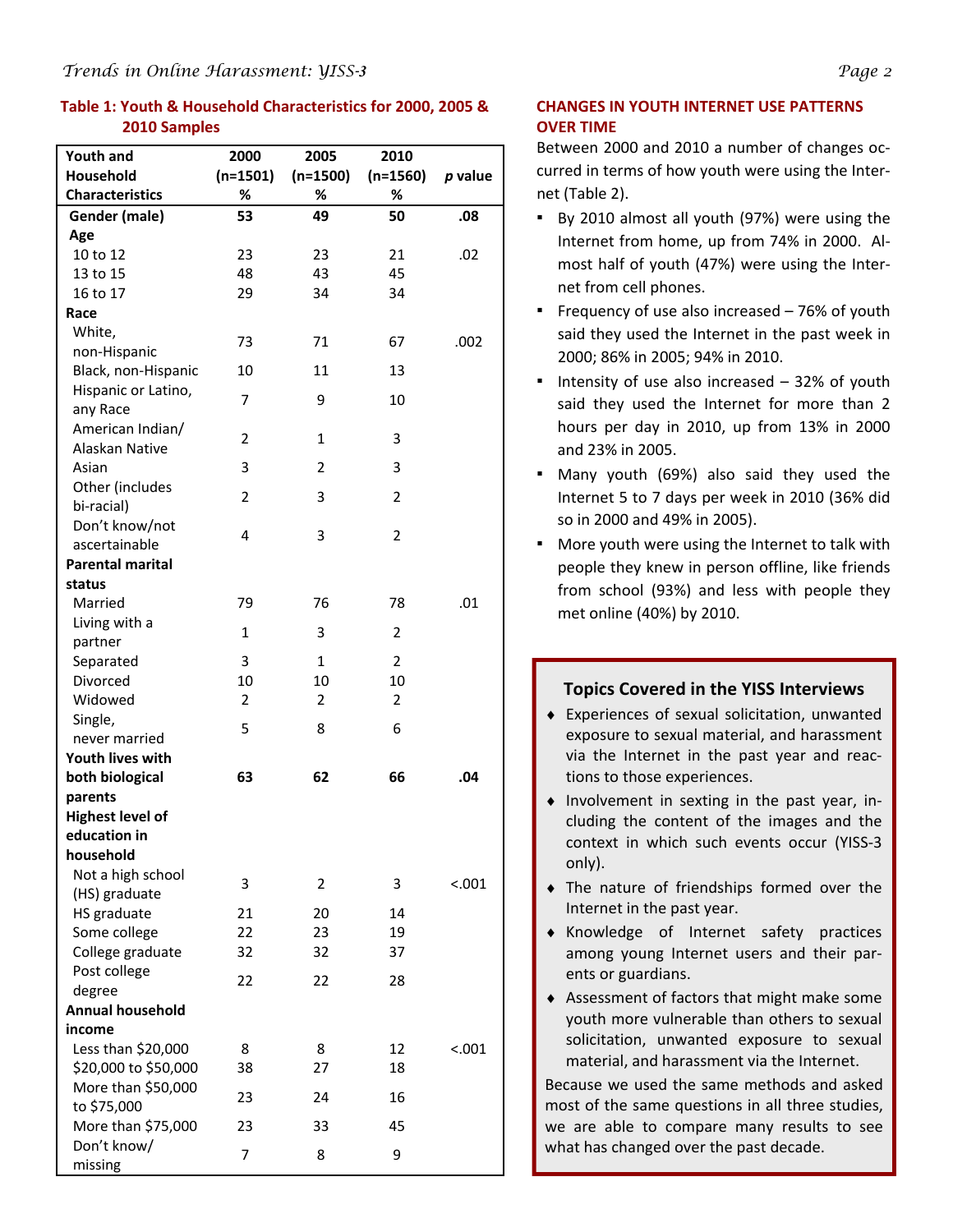#### **HARASSMENT TRENDS**

In 2010 approximately 1 in 9 youth Internet users (11%) received an online harassment in the past year (**See Fig‐ ure 1**). This continues an increase from 6% in 2000 to 9% in 2005. Overall, reports of online harassment increased 83% over the past decade.

## **What youth said about harassment in 2010:**

"They put an embarrassing video of me online and said cruel things about me." 
— Girl, 15

"I had a website on facebook that was about hating me. I hate Jake site."  $-$  Boy, 13

"Things I told this person in private and they shared that  $information with others."$   $-$  Girl, 13

"I was talking with her boyfriend and she said threatened to kick my butt." $-$  Girl, 17

"One of my friends was being racist towards me. My Dad reported my friend on facebook."  $-$  Girl, 15

"Someone tagged me in a picture, I was sleeping and friends wrote on me and posted it on facebook but it wasn't anything serious."  $-$  Boy, 15

## **Table 2: Youth Internet Use Patterns Between 2000, 2005 & 2010 (N=4,561), %**

| <b>Internet Use</b>                                                    | 2000       | 2005       | 2010       |           |
|------------------------------------------------------------------------|------------|------------|------------|-----------|
| <b>Characteristics</b>                                                 | $(n=1501)$ | $(n=1500)$ | $(n=1560)$ | $p$ value |
| Location(s) youth spent time on the Internet in past year <sup>a</sup> |            |            |            |           |
| Home                                                                   | 74         | 91         | 97         | < .001    |
| School                                                                 | 73         | 90         | 89         | < .001    |
| Friend's home b                                                        | 69         | 69         | 70         | .71       |
| Cellular telephone                                                     |            | 17         | 47         | < .001    |
| Other place (includes library)                                         | 5          | 43         | 38         | < .001    |
| Last time youth used Internet                                          |            |            |            |           |
| Past week                                                              | 76         | 86         | 94         | < .001    |
| Past 2 weeks                                                           | 11         | 6          | 3          |           |
| Past month or longer                                                   | 13         | 8          | 3          |           |
| Number of hours youth spent on Internet on a typical day when online   |            |            |            |           |
| 1 hour or less                                                         | 61         | 45         | 38         | < .001    |
| More than 1 hour to 2 hours                                            | 26         | 31         | 31         |           |
| More than 2 hours                                                      | 13         | 23         | 32         |           |
| Number of days youth went on Internet in a typical week <sup>c</sup>   |            |            |            |           |
| 1 day or less                                                          | 18         | 8          | 4          | < .001    |
| 2 to 4 days                                                            | 47         | 42         | 27         |           |
| 5 to 7 days                                                            | 36         | 49         | 69         |           |
| How youth used Internet                                                |            |            |            |           |
| Went to chat rooms <sup>d</sup>                                        | 56         | 30         | 48         | < .001    |
| Social networking sites                                                |            | ---        | 80         | ---       |
| Who youth talked to online <sup>e</sup>                                |            |            |            |           |
| People youth knew in person offline                                    | 81         | 87         | 93         | < .001    |
| People youth knew only online                                          | 46         | 43         | 40         | .004      |

<sup>a</sup> Multiple responses possible.

<sup>b</sup> In *YISS‐1* we asked if youth used the Internet in "other households," which included friends' homes. In *YISS‐2 & 3*, we specifically asked all youth if they used the Internet at friends' homes.

 $c$  Based on youth who used the Internet in the past week or past 2 weeks (n=1284 for YISS-1; n=1264 for YISS-2; n=1491 for YISS-3).

 $d$  In YISS-1 & 2 we asked one general question about using chat rooms, in YISS-3 we asked youth whether they used video chat

(ChatRoulette, Omegle, Skype) and chat rooms that do not include video separately. For the purposes of these analyses these two cate‐ gories were combined.

<sup>e</sup> Answers not mutually exclusive.

Note: Some categories do not add to 100% because of rounding and/or missing data.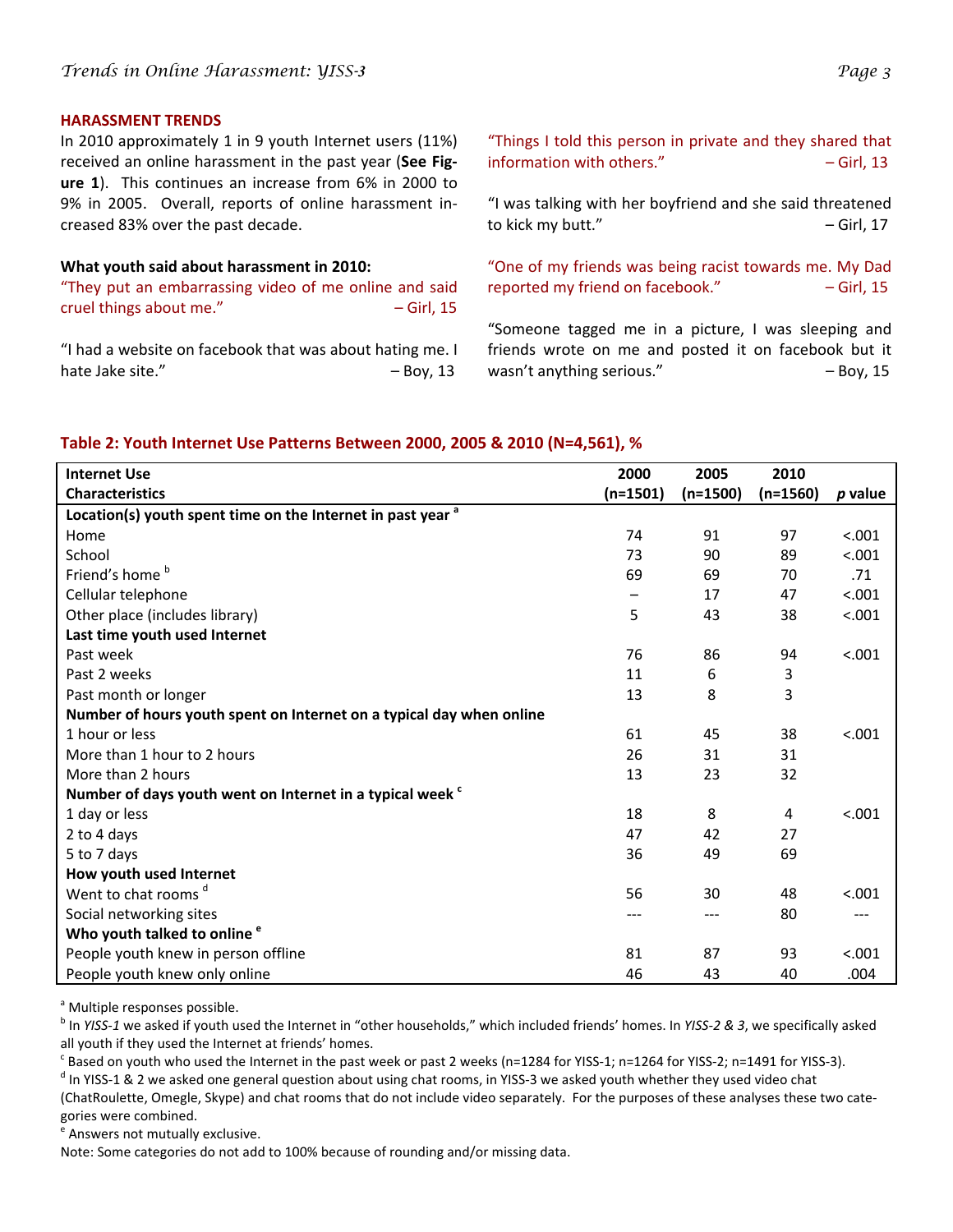#### **DISTRESSING HARASSMENT TRENDS**

Distressing harassment continued to increase, from 2% in 2000 to 3% in 2005 to 5% in 2010; indicating a 150% increase over the past decade (**See Figure 2**). The pro‐ portion of harassment episodes that were distressing went from 39% in 2000 to 38% in 2005 to 44% in 2010.

### **What youth said about distressing harassment in 2010**

## "Well it was my ex‐boyfriend, and he was posting on websites that I was a whore and all this stuff." – Girl, 17

"Um, well it's kind of like a guy issue. These girls came up to me swearing and cussing. Then they sent me an IM on facebook saying you better stop doing this or we'll hurt you. So I went to the school about it and the cops got involved." – Girl, 15

"They took pictures of me while I was changing in the locker room for gym and posted it on the internet and made mean comments about how my body was shaped and everything."  $-$  Girl, 14

"They took a picture of me doing something, like using the bathroom and they posted it."  $-$  Boy, 13





## **Key Trends in Online Harassment (Tables 3 & 4)**

- In 2010, the overwhelming majority of harassment incidents were occurring on social net‐ working sites.
- Online harassment incidents increasingly involved communication with school friends.
- **There was a large increase in the proportion of** female victims ‐ from 48% to 69%.
- There was a decrease in White victims and corresponding increase in Black victims – up to 14% by 2010.
- **There was an increase in disclosures about** harassment to school staff.

## **Table 3: Characteristics of Youth Experiencing Online Harassment between 2000, 2005 and 2010**

| <b>Youth and</b>        | 2000     | 2005         | 2010      |         |
|-------------------------|----------|--------------|-----------|---------|
| Household               | $(n=95)$ | $(n=130)$    | $(n=176)$ | p value |
| <b>Characteristics</b>  | ℅        | %            | %         |         |
| <b>Youth sex</b>        |          |              |           |         |
| Male                    | 52       | 42           | 31        | .004    |
| Female                  | 48       | 58           | 69        |         |
| Youth age               |          |              |           |         |
| $10-12$ years           | 19       | 12           | 11        | .45     |
| $13-15$ years           | 49       | 51           | 50        |         |
| $16-17$ years           | 32       | 37           | 39        |         |
| Youth race/             |          |              |           |         |
| ethnicity               |          |              |           |         |
| White                   | 74       | 81           | 66        | .05     |
| <b>Black</b>            | 7        | 6            | 14        |         |
| Hispanic                | 13       | 7            | 9         |         |
| Other                   | 2        | 5            | 8         |         |
| Missing                 | 4        | $\mathbf{1}$ | 3         |         |
| <b>Household income</b> |          |              |           |         |
| Less than \$20K         | 6        | 5            | 12        | .001    |
| \$20K to \$50K          | 42       | 27           | 23        |         |
| \$51K to \$75K          | 22       | 31           | 18        |         |
| More than \$75K         | 26       | 30           | 37        |         |
| Missing                 | 3        | 6            | 11        |         |

Note: Some categories do not add to 100% because of rounding and/or missing data.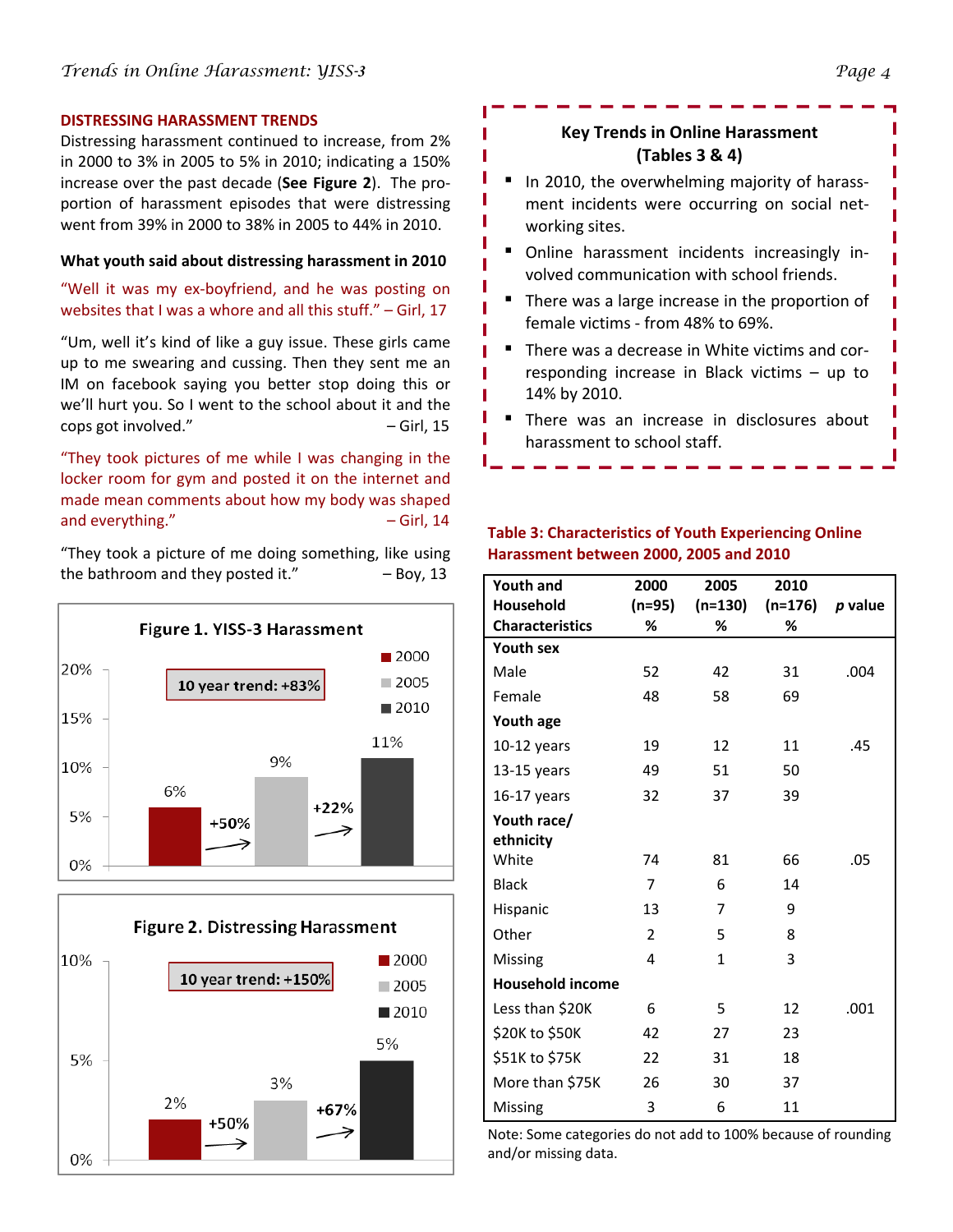## *Trends in Online Harassment: YISS-3 Page 5*

## **Table 4: Online Harassment Incident Characteristics and Outcomes between 2000, 2005 and 2010, %**

| p value<br><b>Characteristics</b><br>(n=95)<br>(n=130)<br>(n=176)<br><b>Gender of harasser</b><br>Male<br>54<br>51<br>< .001<br>43<br>Female<br>20<br>29<br>48<br>Don't know<br>26<br>21<br>9<br>Age of harasser<br>Under 18<br>59<br>.21<br>63<br>71<br>18 to 25 years<br>13<br>21<br>12<br>Older than 25<br>$\mathbf{1}$<br>$\overline{2}$<br>$\overline{2}$<br>Don't know<br>23<br>19<br>16<br><b>Relation to harasser</b><br>Met online<br>71<br>55<br>31<br>< 0.001<br>36<br>58<br>School friend/acquaintance<br>23<br>Other offline acquaintance<br>5<br>7<br>8<br>Don't know<br>$\overline{2}$<br>3<br>$\mathbf{1}$<br>Number of people who did this<br>78<br>.91<br>One<br>73<br>72<br>$2 - 3$<br>14<br>19<br>19<br>6<br>5<br>5<br>4 or more<br>$\overline{2}$<br>3<br>Don't know<br>4<br>Where on Internet it first happened<br>Using an email account<br>13<br>< .001<br>19<br>2<br>4<br>Chat room<br>32<br>11<br>34<br>47<br>2<br>Instant messaging<br>Social networking<br>0<br>0<br>82<br>0<br>0<br>3<br><b>Texting</b><br>5<br>Other<br>26<br>14<br>Don't know<br>$\overline{2}$<br>2<br>3<br><b>Harassing behaviors occurred</b><br>31<br>41<br>40<br>.19<br>more than one time<br><b>INCIDENT OUTCOMES</b><br>Incident was disclosed to<br>64<br>69<br>75<br>.18<br>someone <sup>a</sup> |
|----------------------------------------------------------------------------------------------------------------------------------------------------------------------------------------------------------------------------------------------------------------------------------------------------------------------------------------------------------------------------------------------------------------------------------------------------------------------------------------------------------------------------------------------------------------------------------------------------------------------------------------------------------------------------------------------------------------------------------------------------------------------------------------------------------------------------------------------------------------------------------------------------------------------------------------------------------------------------------------------------------------------------------------------------------------------------------------------------------------------------------------------------------------------------------------------------------------------------------------------------------------------------------------------------------|
|                                                                                                                                                                                                                                                                                                                                                                                                                                                                                                                                                                                                                                                                                                                                                                                                                                                                                                                                                                                                                                                                                                                                                                                                                                                                                                          |
|                                                                                                                                                                                                                                                                                                                                                                                                                                                                                                                                                                                                                                                                                                                                                                                                                                                                                                                                                                                                                                                                                                                                                                                                                                                                                                          |
|                                                                                                                                                                                                                                                                                                                                                                                                                                                                                                                                                                                                                                                                                                                                                                                                                                                                                                                                                                                                                                                                                                                                                                                                                                                                                                          |
|                                                                                                                                                                                                                                                                                                                                                                                                                                                                                                                                                                                                                                                                                                                                                                                                                                                                                                                                                                                                                                                                                                                                                                                                                                                                                                          |
|                                                                                                                                                                                                                                                                                                                                                                                                                                                                                                                                                                                                                                                                                                                                                                                                                                                                                                                                                                                                                                                                                                                                                                                                                                                                                                          |
|                                                                                                                                                                                                                                                                                                                                                                                                                                                                                                                                                                                                                                                                                                                                                                                                                                                                                                                                                                                                                                                                                                                                                                                                                                                                                                          |
|                                                                                                                                                                                                                                                                                                                                                                                                                                                                                                                                                                                                                                                                                                                                                                                                                                                                                                                                                                                                                                                                                                                                                                                                                                                                                                          |
|                                                                                                                                                                                                                                                                                                                                                                                                                                                                                                                                                                                                                                                                                                                                                                                                                                                                                                                                                                                                                                                                                                                                                                                                                                                                                                          |
|                                                                                                                                                                                                                                                                                                                                                                                                                                                                                                                                                                                                                                                                                                                                                                                                                                                                                                                                                                                                                                                                                                                                                                                                                                                                                                          |
|                                                                                                                                                                                                                                                                                                                                                                                                                                                                                                                                                                                                                                                                                                                                                                                                                                                                                                                                                                                                                                                                                                                                                                                                                                                                                                          |
|                                                                                                                                                                                                                                                                                                                                                                                                                                                                                                                                                                                                                                                                                                                                                                                                                                                                                                                                                                                                                                                                                                                                                                                                                                                                                                          |
|                                                                                                                                                                                                                                                                                                                                                                                                                                                                                                                                                                                                                                                                                                                                                                                                                                                                                                                                                                                                                                                                                                                                                                                                                                                                                                          |
|                                                                                                                                                                                                                                                                                                                                                                                                                                                                                                                                                                                                                                                                                                                                                                                                                                                                                                                                                                                                                                                                                                                                                                                                                                                                                                          |
|                                                                                                                                                                                                                                                                                                                                                                                                                                                                                                                                                                                                                                                                                                                                                                                                                                                                                                                                                                                                                                                                                                                                                                                                                                                                                                          |
|                                                                                                                                                                                                                                                                                                                                                                                                                                                                                                                                                                                                                                                                                                                                                                                                                                                                                                                                                                                                                                                                                                                                                                                                                                                                                                          |
|                                                                                                                                                                                                                                                                                                                                                                                                                                                                                                                                                                                                                                                                                                                                                                                                                                                                                                                                                                                                                                                                                                                                                                                                                                                                                                          |
|                                                                                                                                                                                                                                                                                                                                                                                                                                                                                                                                                                                                                                                                                                                                                                                                                                                                                                                                                                                                                                                                                                                                                                                                                                                                                                          |
|                                                                                                                                                                                                                                                                                                                                                                                                                                                                                                                                                                                                                                                                                                                                                                                                                                                                                                                                                                                                                                                                                                                                                                                                                                                                                                          |
|                                                                                                                                                                                                                                                                                                                                                                                                                                                                                                                                                                                                                                                                                                                                                                                                                                                                                                                                                                                                                                                                                                                                                                                                                                                                                                          |
|                                                                                                                                                                                                                                                                                                                                                                                                                                                                                                                                                                                                                                                                                                                                                                                                                                                                                                                                                                                                                                                                                                                                                                                                                                                                                                          |
|                                                                                                                                                                                                                                                                                                                                                                                                                                                                                                                                                                                                                                                                                                                                                                                                                                                                                                                                                                                                                                                                                                                                                                                                                                                                                                          |
|                                                                                                                                                                                                                                                                                                                                                                                                                                                                                                                                                                                                                                                                                                                                                                                                                                                                                                                                                                                                                                                                                                                                                                                                                                                                                                          |
|                                                                                                                                                                                                                                                                                                                                                                                                                                                                                                                                                                                                                                                                                                                                                                                                                                                                                                                                                                                                                                                                                                                                                                                                                                                                                                          |
|                                                                                                                                                                                                                                                                                                                                                                                                                                                                                                                                                                                                                                                                                                                                                                                                                                                                                                                                                                                                                                                                                                                                                                                                                                                                                                          |
|                                                                                                                                                                                                                                                                                                                                                                                                                                                                                                                                                                                                                                                                                                                                                                                                                                                                                                                                                                                                                                                                                                                                                                                                                                                                                                          |
|                                                                                                                                                                                                                                                                                                                                                                                                                                                                                                                                                                                                                                                                                                                                                                                                                                                                                                                                                                                                                                                                                                                                                                                                                                                                                                          |
|                                                                                                                                                                                                                                                                                                                                                                                                                                                                                                                                                                                                                                                                                                                                                                                                                                                                                                                                                                                                                                                                                                                                                                                                                                                                                                          |
|                                                                                                                                                                                                                                                                                                                                                                                                                                                                                                                                                                                                                                                                                                                                                                                                                                                                                                                                                                                                                                                                                                                                                                                                                                                                                                          |
|                                                                                                                                                                                                                                                                                                                                                                                                                                                                                                                                                                                                                                                                                                                                                                                                                                                                                                                                                                                                                                                                                                                                                                                                                                                                                                          |
|                                                                                                                                                                                                                                                                                                                                                                                                                                                                                                                                                                                                                                                                                                                                                                                                                                                                                                                                                                                                                                                                                                                                                                                                                                                                                                          |
|                                                                                                                                                                                                                                                                                                                                                                                                                                                                                                                                                                                                                                                                                                                                                                                                                                                                                                                                                                                                                                                                                                                                                                                                                                                                                                          |
|                                                                                                                                                                                                                                                                                                                                                                                                                                                                                                                                                                                                                                                                                                                                                                                                                                                                                                                                                                                                                                                                                                                                                                                                                                                                                                          |
| Friend<br>34<br>.62<br>40<br>37                                                                                                                                                                                                                                                                                                                                                                                                                                                                                                                                                                                                                                                                                                                                                                                                                                                                                                                                                                                                                                                                                                                                                                                                                                                                          |
| 3<br>5<br>.45<br>Sibling<br>7                                                                                                                                                                                                                                                                                                                                                                                                                                                                                                                                                                                                                                                                                                                                                                                                                                                                                                                                                                                                                                                                                                                                                                                                                                                                            |
| Parent/guardian<br>51<br>31<br>40<br>.02                                                                                                                                                                                                                                                                                                                                                                                                                                                                                                                                                                                                                                                                                                                                                                                                                                                                                                                                                                                                                                                                                                                                                                                                                                                                 |
| School staff<br>6<br>2<br>12<br>.006                                                                                                                                                                                                                                                                                                                                                                                                                                                                                                                                                                                                                                                                                                                                                                                                                                                                                                                                                                                                                                                                                                                                                                                                                                                                     |
| Other<br>5<br>.69<br>8<br>8                                                                                                                                                                                                                                                                                                                                                                                                                                                                                                                                                                                                                                                                                                                                                                                                                                                                                                                                                                                                                                                                                                                                                                                                                                                                              |
| How situation ended <sup>a</sup>                                                                                                                                                                                                                                                                                                                                                                                                                                                                                                                                                                                                                                                                                                                                                                                                                                                                                                                                                                                                                                                                                                                                                                                                                                                                         |
| Removed self from situation                                                                                                                                                                                                                                                                                                                                                                                                                                                                                                                                                                                                                                                                                                                                                                                                                                                                                                                                                                                                                                                                                                                                                                                                                                                                              |
| (blocked harasser, left site or<br>< .001<br>47<br>49<br>23                                                                                                                                                                                                                                                                                                                                                                                                                                                                                                                                                                                                                                                                                                                                                                                                                                                                                                                                                                                                                                                                                                                                                                                                                                              |
| computer)                                                                                                                                                                                                                                                                                                                                                                                                                                                                                                                                                                                                                                                                                                                                                                                                                                                                                                                                                                                                                                                                                                                                                                                                                                                                                                |
| Told harasser to stop<br>12<br>17<br>13<br>.47                                                                                                                                                                                                                                                                                                                                                                                                                                                                                                                                                                                                                                                                                                                                                                                                                                                                                                                                                                                                                                                                                                                                                                                                                                                           |
| Changed screen name, pro-                                                                                                                                                                                                                                                                                                                                                                                                                                                                                                                                                                                                                                                                                                                                                                                                                                                                                                                                                                                                                                                                                                                                                                                                                                                                                |
| 0<br>3<br>1<br>.15<br>file, e-mail, or phone number                                                                                                                                                                                                                                                                                                                                                                                                                                                                                                                                                                                                                                                                                                                                                                                                                                                                                                                                                                                                                                                                                                                                                                                                                                                      |
| Stopped without doing any-                                                                                                                                                                                                                                                                                                                                                                                                                                                                                                                                                                                                                                                                                                                                                                                                                                                                                                                                                                                                                                                                                                                                                                                                                                                                               |
| 9<br>5<br>14<br>.03<br>thing                                                                                                                                                                                                                                                                                                                                                                                                                                                                                                                                                                                                                                                                                                                                                                                                                                                                                                                                                                                                                                                                                                                                                                                                                                                                             |
| 3<br>5<br>.16<br>Situation still happening<br>1                                                                                                                                                                                                                                                                                                                                                                                                                                                                                                                                                                                                                                                                                                                                                                                                                                                                                                                                                                                                                                                                                                                                                                                                                                                          |
| .04<br>Other<br>31<br>41<br>27                                                                                                                                                                                                                                                                                                                                                                                                                                                                                                                                                                                                                                                                                                                                                                                                                                                                                                                                                                                                                                                                                                                                                                                                                                                                           |
| Incident ever reported to ISP,                                                                                                                                                                                                                                                                                                                                                                                                                                                                                                                                                                                                                                                                                                                                                                                                                                                                                                                                                                                                                                                                                                                                                                                                                                                                           |
| 9<br>.04<br>21<br>13<br><b>Cyber Tipline, or police</b>                                                                                                                                                                                                                                                                                                                                                                                                                                                                                                                                                                                                                                                                                                                                                                                                                                                                                                                                                                                                                                                                                                                                                                                                                                                  |
| Upset<br>20<br>29<br>22<br>.08                                                                                                                                                                                                                                                                                                                                                                                                                                                                                                                                                                                                                                                                                                                                                                                                                                                                                                                                                                                                                                                                                                                                                                                                                                                                           |
| Afraid<br>.14<br>13<br>20<br>16                                                                                                                                                                                                                                                                                                                                                                                                                                                                                                                                                                                                                                                                                                                                                                                                                                                                                                                                                                                                                                                                                                                                                                                                                                                                          |
| Very/extremely embarrassed<br>17<br>21<br>20<br>.53                                                                                                                                                                                                                                                                                                                                                                                                                                                                                                                                                                                                                                                                                                                                                                                                                                                                                                                                                                                                                                                                                                                                                                                                                                                      |

Multiple responses possible

Note: Some categories do not add to 100% because of rounding and/or missing data.

## **2010 Data Only**

## **Who were the youth targeted for harassment in 2010? (Table 5)**

- Harassment was reported by youth of all ages: overall 39% were ages 16 or 17; 50% were ages 13‐15 and 11% were ages 10‐12. Distressing incidents similarly covered the age spectrum.
- Overall more girls reported harassment 69%. Girls were even more likely to report a distressing (79%) harassment.

| Youth<br><b>Characteristics</b> | All<br><b>Incidents</b><br>(n=176)<br>11% of Youth | <b>Distressing</b><br><b>Incidents</b><br>$(n=78)$<br>5% of Youth |
|---------------------------------|----------------------------------------------------|-------------------------------------------------------------------|
| Age of youth                    |                                                    |                                                                   |
| 10                              | 3                                                  | 3                                                                 |
| 11                              | 3                                                  | 4                                                                 |
| 12                              | 5                                                  | 4                                                                 |
| 13                              | 15                                                 | 18                                                                |
| 14                              | 20                                                 | 18                                                                |
| 15                              | 15                                                 | 11                                                                |
| 16                              | 23                                                 | 27                                                                |
| 17                              | 16                                                 | 15                                                                |
| Gender of youth                 |                                                    |                                                                   |
| Girl                            | 69                                                 | 79                                                                |
| Boy                             | 31                                                 | 21                                                                |

## **Table 5: Characteristics of Youth Reporting Online Harassment in 2010, %**

## **Who was harassing youth in 2010? (Table 6—Next Page)**

- Harassers were both male (43%) and female (48%); few youth did not know the gender of the harasser. Fifty-five percent of harassers in distressing episodes were female.
- Nearly three in four of all harassment episodes were committed by other youth (70%) as well as 74% of distressing harass‐ ment episodes.
- Over half of harassers (66%) were people the youth knew in person; 31% were peo‐ ple the youth met online.
- About one-quarter of harassment episodes were committed by more than one person.
- Almost half of harassment episodes were committed more than once by the same person or group of people.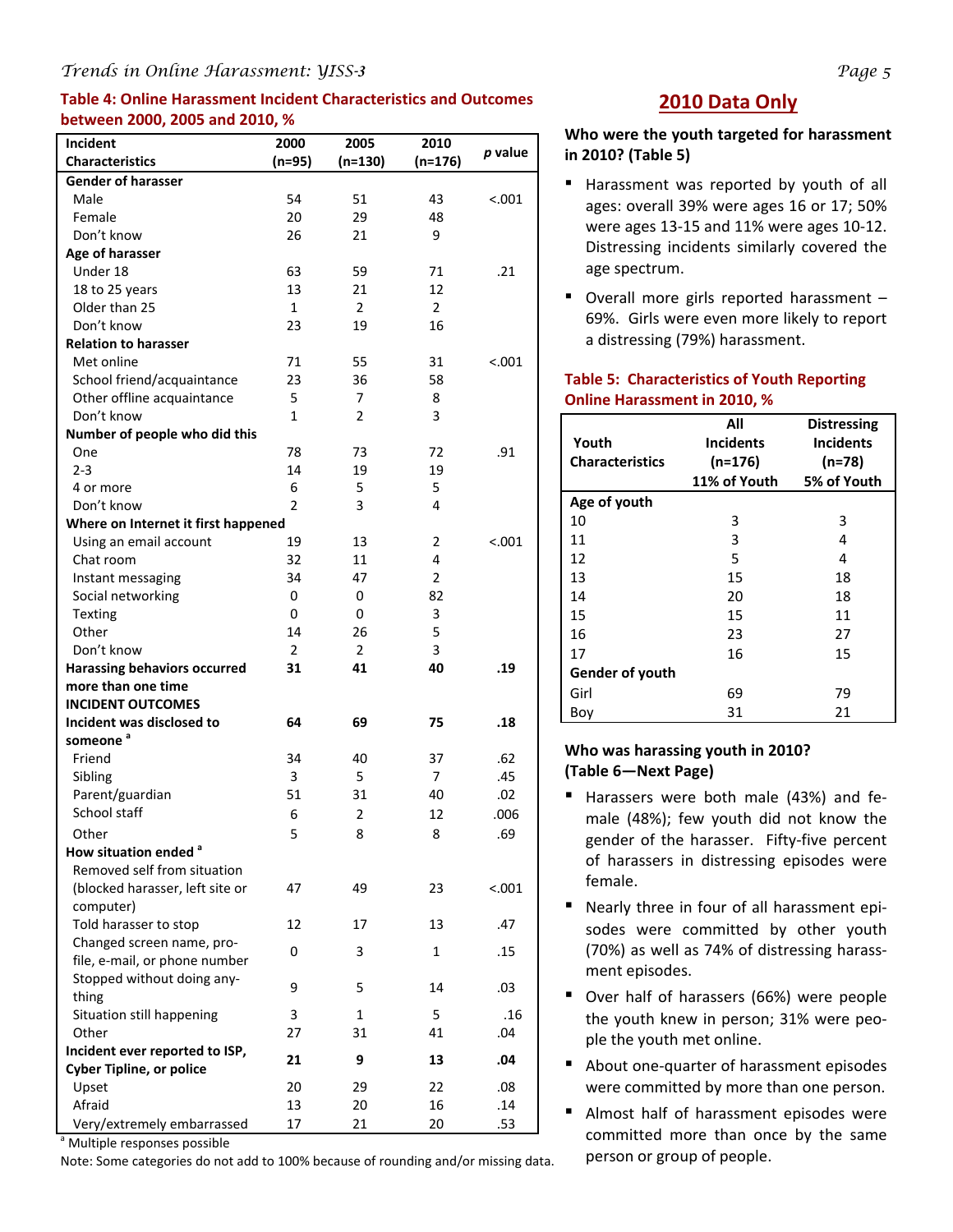| Incident                    | All            | <b>Distressing</b> |
|-----------------------------|----------------|--------------------|
| <b>Characteristics</b>      | $(n=176)$      | $(n=78)$           |
| <b>Gender of harasser</b>   |                |                    |
| Male                        | 43             | 38                 |
| Female                      | 48             | 55                 |
| Don't know                  | 9              | 6                  |
| Age of harasser             |                |                    |
| Younger than 18 years       | 70             | 74                 |
| 18 to 25 years              | 12             | 11                 |
| Older than 25 years         | 2              | 4                  |
| Don't Know                  | 16(28)         | 10(8)              |
| Thought person was          | 4              | 9                  |
| 18 or older <sup>a</sup>    |                |                    |
| Youth was very or ex-       |                |                    |
| tremely certain of ha-      | 76             | 79                 |
| rasser's age b              |                |                    |
| <b>Relation to harasser</b> |                |                    |
| Met online                  | 31             | 32                 |
| Knew in person before       | $66(n=116)$    | $67$ (n=52)        |
| harassment                  |                |                    |
| Friend/acquaintance         | 88             | 87                 |
| from school                 |                |                    |
| Friend/acquaintance         | 3              | 2                  |
| from somewhere else         |                |                    |
| Romantic partner (or        | 5              | 6                  |
| ex-partner)                 |                |                    |
| Family member under         | 1              | 2                  |
| 18 years old                |                |                    |
| Neighbor                    | 1              | 2                  |
| Someone else                | 2              | 2                  |
| Don't know / not ascer-     | 3              | 1                  |
| tainable                    |                |                    |
| Number of people who        |                |                    |
| did this                    |                |                    |
| One                         | 72             | 64                 |
| $2 - 3$                     | 19             | 22                 |
| $4 - 6$                     | 5              | 8                  |
| $7 - 10$<br>11 or more      | $\overline{1}$ | $\mathbf 1$        |
|                             | 0<br>4         | 0                  |
| Don't know                  |                | 4                  |
| <b>Happened series of</b>   |                |                    |
| times (same person/         | 40             | 49                 |
| people did this more        |                |                    |
| than once)                  |                |                    |

<sup>a</sup> Asked of the 28 who did not know the specific age of the harasser.

<sup>b</sup> Only youth who gave the harasser's actual age were asked this question (n=148 for all incidents and n=70 for distressing incidents).

Both Tables—Note: Some categories do not add to 100% because of rounding and/or missing data.

## **2010 Data Only**

## **Table 6: Harasser Characteristics in 2010, % How often and where did harassment occur? (Table 7)**

- Half of the harassment episodes over the course of one year occurred one time; 23% happened twice; and one‐quarter happened more frequently; distressing harassment more commonly happened multiple times.
- The length of time the harassment lasted varied about onethird for one day, but one in four went on for a month or longer; distressing harassment tended to last longer.
- Harassment occurred mostly through computers; cell phones were being used in about one in ten incidents.
- Most youth were at home using social networking sites when the harassment occurred.

| rable 7. Length and Location or Harassment in 2010, 76<br>Incident<br>All<br><b>Distressing</b> |                |              |  |  |
|-------------------------------------------------------------------------------------------------|----------------|--------------|--|--|
| <b>Characteristics</b>                                                                          | $(n=176)$      | $(n=78)$     |  |  |
| Number of times happened in past year                                                           |                |              |  |  |
| One time                                                                                        | 51             | 38           |  |  |
| 2 times                                                                                         | 23             | 23           |  |  |
| 3 to 5 times                                                                                    | 19             | 27           |  |  |
| 6 or more times                                                                                 | 5              | 9            |  |  |
| Don't know / not ascertainable                                                                  | $\mathbf{1}$   | 3            |  |  |
| Length of time incident went on for                                                             |                |              |  |  |
| One day                                                                                         | 36             | 27           |  |  |
| $2 - 6$ days                                                                                    | 25             | 21           |  |  |
| $7 - 13$ days                                                                                   | 13             | 14           |  |  |
| $14 - 29$ days                                                                                  | 6              | 9            |  |  |
| One month or longer                                                                             | 19             | 27           |  |  |
| Don't know / not ascertainable                                                                  | 2              | 3            |  |  |
| Type of technology used most to access                                                          |                |              |  |  |
| Internet when this happened                                                                     |                |              |  |  |
| Desktop computer                                                                                | 48             | 49           |  |  |
| Laptop computer                                                                                 | 33             | 32           |  |  |
| Cell phone                                                                                      | 13             | 15           |  |  |
| Other                                                                                           | 4              | 4            |  |  |
| Don't know / not ascertainable                                                                  | $\overline{2}$ | $\mathbf{0}$ |  |  |
| Location incident usually happened                                                              |                |              |  |  |
| Home                                                                                            | 80             | 82           |  |  |
| School                                                                                          | 8              | 8            |  |  |
| Public library                                                                                  | $\overline{2}$ | 3            |  |  |
| Friend's home                                                                                   | 5              | 3            |  |  |
| Some other place                                                                                | 4              | 5            |  |  |
| Don't know / not ascertainable                                                                  | $\overline{2}$ | 0            |  |  |
| Where on Internet this (first) happened                                                         |                |              |  |  |
| Social networking site                                                                          | 82             | 85           |  |  |
| Using an email account                                                                          | $\overline{2}$ | 3            |  |  |
| Online video chat room                                                                          | 1              | $\mathbf{1}$ |  |  |
| Chat room with no video component                                                               | 3              | 4            |  |  |
| Using instant messages                                                                          | 2              | 1            |  |  |
| In game room or other game site                                                                 | $\overline{2}$ | 0            |  |  |
| Happened through text messaging                                                                 | 3              | 3            |  |  |
| Some other place                                                                                | 3              | 3            |  |  |
| Don't know / not ascertainable                                                                  | 3              | $\mathbf{1}$ |  |  |
|                                                                                                 |                |              |  |  |

## **Table 7: Length and Location of Harassment in 2010, %**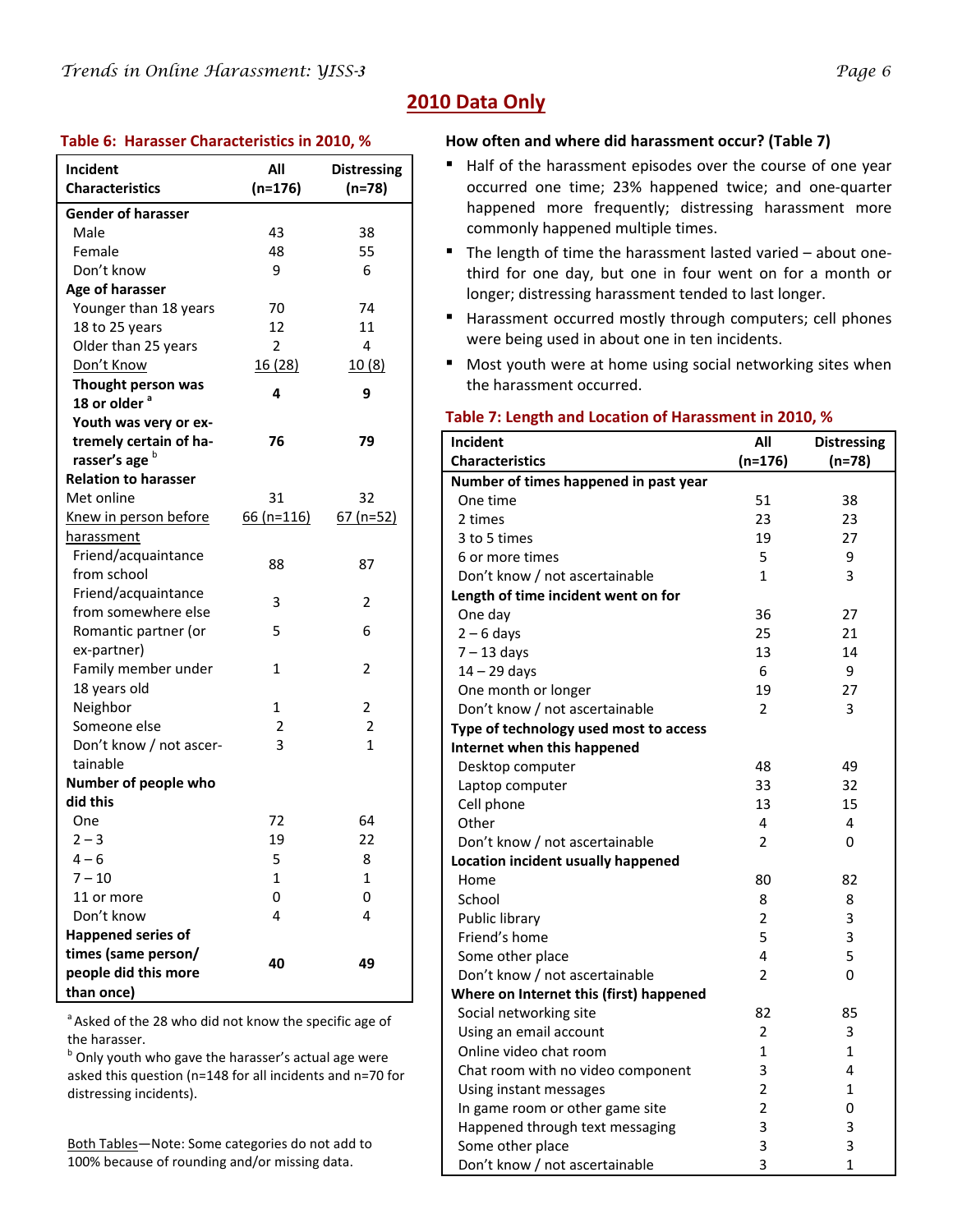## **2010 Data Only**

## **What type of harassment did youth report? (Table 8)**

- Most of the harassment took the form of being called mean names, exclusion, spreading rumors, and mak‐ ing fun of or teasing youth.
- Youth said that in almost half (41%) of all episodes, and 53% of distressing, the harasser was someone who had more power or strength then they did.

## **Table 8: Type of Harassment in 2010, %**

| Incident                          | All     | <b>Distressing</b> |
|-----------------------------------|---------|--------------------|
| <b>Characteristics</b>            | (n=176) | (n=78)             |
| Did the person who did this ever  |         |                    |
| Call you mean names               | 65      | 74                 |
| Exclude you because they were     | 50      | 64                 |
| trying to make you upset          |         |                    |
| Spread rumors about you, whether  | 49      | 67                 |
| they were true or not             |         |                    |
| Make fun of you or tease you in a | 44      | 51                 |
| nasty way                         |         |                    |
| Share with others something that  | 23      | 38                 |
| was meant to be private           |         |                    |
| (something you wrote or a picture |         |                    |
| of you)                           |         |                    |
| Send a picture or video to other  | 6       | 10                 |
| people that showed you being hurt |         |                    |
| or embarrassed                    |         |                    |
| Harasser had more power or        | 41      | 53                 |
| strength (e.g., bigger, more      |         |                    |
| friends, more popular, or some    |         |                    |
| other way)                        |         |                    |

## **How often was an aggravating feature part of the har‐ assment? (Table 9)**

- In 41% of all harassment episodes and 56% of distressing the harasser made (or attempted to make) offline contact with the youth – the most common forms were phone calls and asking to meet.
- In 14% of harassment incidents the harasser sent the respondent a picture of themselves; in 15% the harasser requested a picture of the respondent.

| Incident                                      | All     | <b>Distressing</b> |
|-----------------------------------------------|---------|--------------------|
| <b>Characteristics</b>                        | (n=176) | $(n=78)$           |
| Forms of offline contact <sup>a</sup>         |         |                    |
| Asked to meet somewhere                       | 24      | 32                 |
| Sent offline mail                             | 1       | 1                  |
| Called on telephone (including cell<br>phone) | 30      | 43                 |
| Went to home                                  | 13      | 15                 |
| Gave money, gifts, other things               | 6       | 6                  |
| Bought plane, train, or bus ticket            | 1       | ი                  |
| Any of the above                              | 41      | 56                 |
| Harasser sent picture of self                 | 14      | 22                 |
| Harasser requested picture of<br>vouth        | 15      | 19                 |

## **Table 9: Aggravating Features of Harassment in 2010, %**

Note: Some categories do not add to 100% because of round‐ ing and/or missing data.

<sup>a</sup> Multiple responses possible.

## **How did harassment end and who did youth tell? (Table 10)**

- Most youth handled the situation themselves 23% removed themselves from the situation and 15% told the harasser to stop.
- Few youth had a parent or teacher handle the situation (5%) and 3% called the police or other authorities.
- The majority of youth (74%) told someone about the harassment usually a parent or guardian (55%) and/or a friend (50%).; more distressing episodes were disclosed (87%).
- 13% of all harassment and 19% of distressing harassment episodes were ever disclosed or otherwise known to police or and Internet Service Provider.
- Most youth who did not tell anyone said it was not serious enough; 20% of youth not reporting a distressing harassment said they did not report because they were too scared.
- In 40% of episodes the youth said there was someone else online with them when the incident happened; 19% did something to help stop it and 10% did something to make the situation worse.
- In situations where the harassment occurred through a home computer, about one in four families installed some kind of software to help prevent the incident from happening again.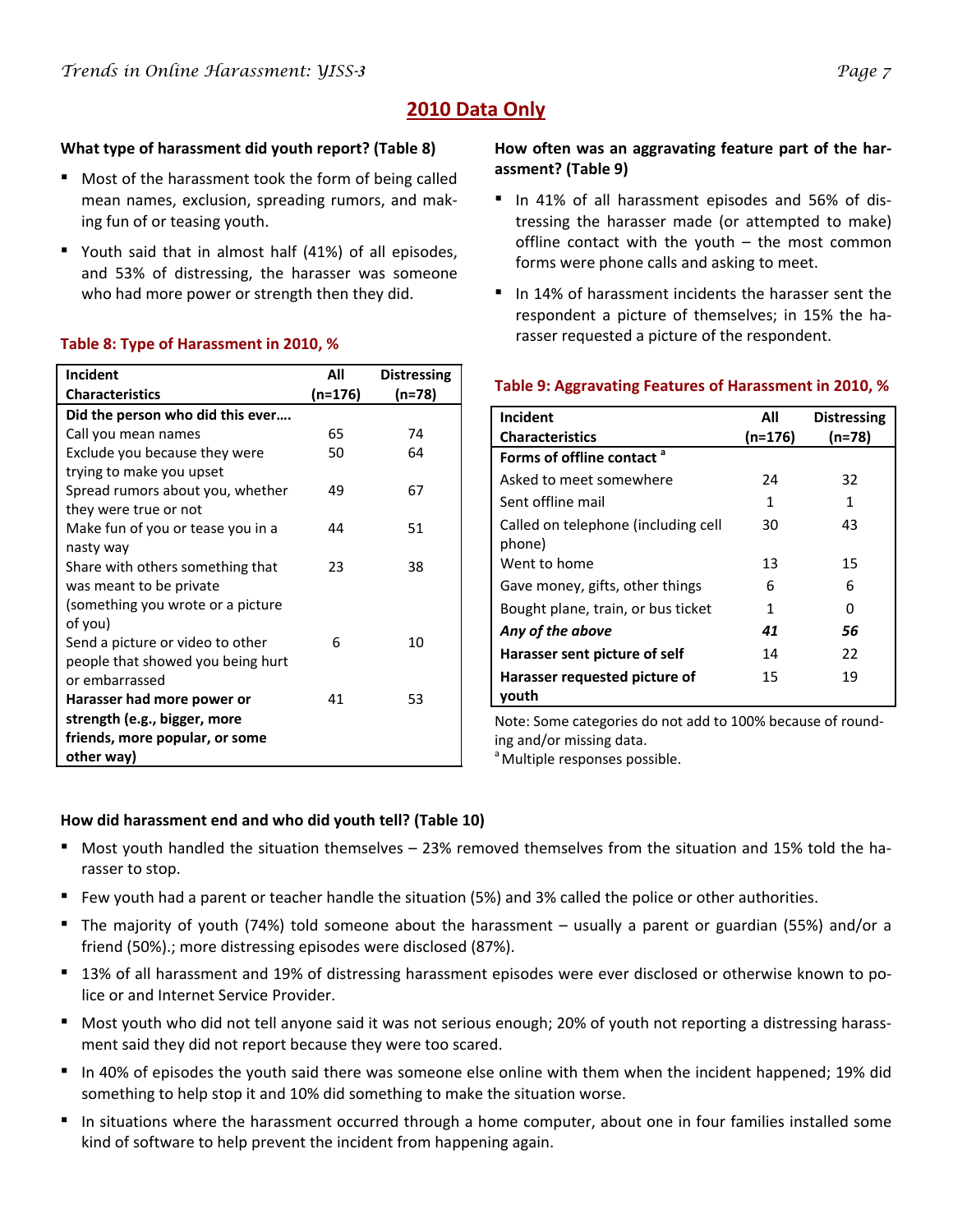## **2010 Data Only**

## **Table 10: Ending the Situation and Disclosure of Online Harassment in 2010, %**

| Incident                                                                                               | All            | <b>Distressing</b> |
|--------------------------------------------------------------------------------------------------------|----------------|--------------------|
| <b>Characteristics</b>                                                                                 | $(n=176)$      | $(n=78)$           |
| How situation ended <sup>a</sup>                                                                       |                |                    |
| Removed self from situation (blocking or leaving site or computer)                                     | 23             | 21                 |
| Told harasser to stop/confronted or warned harasser                                                    | 15             | 13                 |
| Changed screen name, profile, e-mail address, or telephone number                                      | 1              | 3                  |
| Parent/guardian or teacher handled situation                                                           | 5              | 5                  |
| Still happening                                                                                        | 5              | 6                  |
| Stopped without youth doing anything                                                                   | 14             | 8                  |
| Called law enforcement or other authorities                                                            | 3              | 5                  |
| Other                                                                                                  | 37             | 45                 |
| Don't know                                                                                             | 3              | 0                  |
| Incident disclosed <sup>a</sup>                                                                        | 74 (n=130)     | $87(n=68)$         |
| Friend                                                                                                 | 50             | 49                 |
| Brother or sister                                                                                      | 9              | 13                 |
| Parent/guardian                                                                                        | 55             | 63                 |
| Other adult relative                                                                                   | 7              | 6                  |
| Teacher, counselor, or other school personnel                                                          | 18             | 26                 |
| Law enforcement or other authority, ISP                                                                | 5              | 6                  |
| Someone else                                                                                           | 5              | 6                  |
| No one / not ascertainable                                                                             | 34             | 15                 |
| Ever known to or disclosed to ISP or police                                                            | 13             | 19                 |
| Of youth who did not tell anyone, why didn't youth tell                                                | $25% (n=44)$   | $13(n=10)$         |
| Not serious enough                                                                                     | 41             | 10                 |
| Too scared                                                                                             | 5              | 20                 |
| Too embarrassing                                                                                       | 9              | 10                 |
| Thought might lose Internet access                                                                     | $\overline{2}$ | 0                  |
| Happens all the time                                                                                   | 5              | 0                  |
| Something else (not specified)                                                                         | 25             | 50                 |
| Don't know                                                                                             | 14             | 10                 |
| Someone else online with you when incident happened (someone who could see                             | 40 $(n=70)$    | $41 (n=32)$        |
| or read what happened)                                                                                 |                |                    |
| Someone did something to help stop it                                                                  | 19             | 19                 |
| Someone did something to make situation worse                                                          | 10             | 16                 |
| Don't know                                                                                             | 1              | 0                  |
| <b>Blocking and filtering Software</b>                                                                 |                |                    |
| Software on computer to block pop-up ads or SPAM email when this happened <sup>a</sup>                 | 59             | 62                 |
| Other software on computer to filter, block or monitor Internet use when this<br>happened <sup>b</sup> | 35             | 35                 |
| After this happened, family installed any kind of software to keep this from hap-<br>pening again b    | 21             | 27                 |

Note: Some categories do not add to 100% because of rounding and/or missing data.

<sup>a</sup> Multiple responses possible.

 $b$ Only asked of youth with Internet access at home (n = 144 for all incidents, n = 63 for distressing incidents).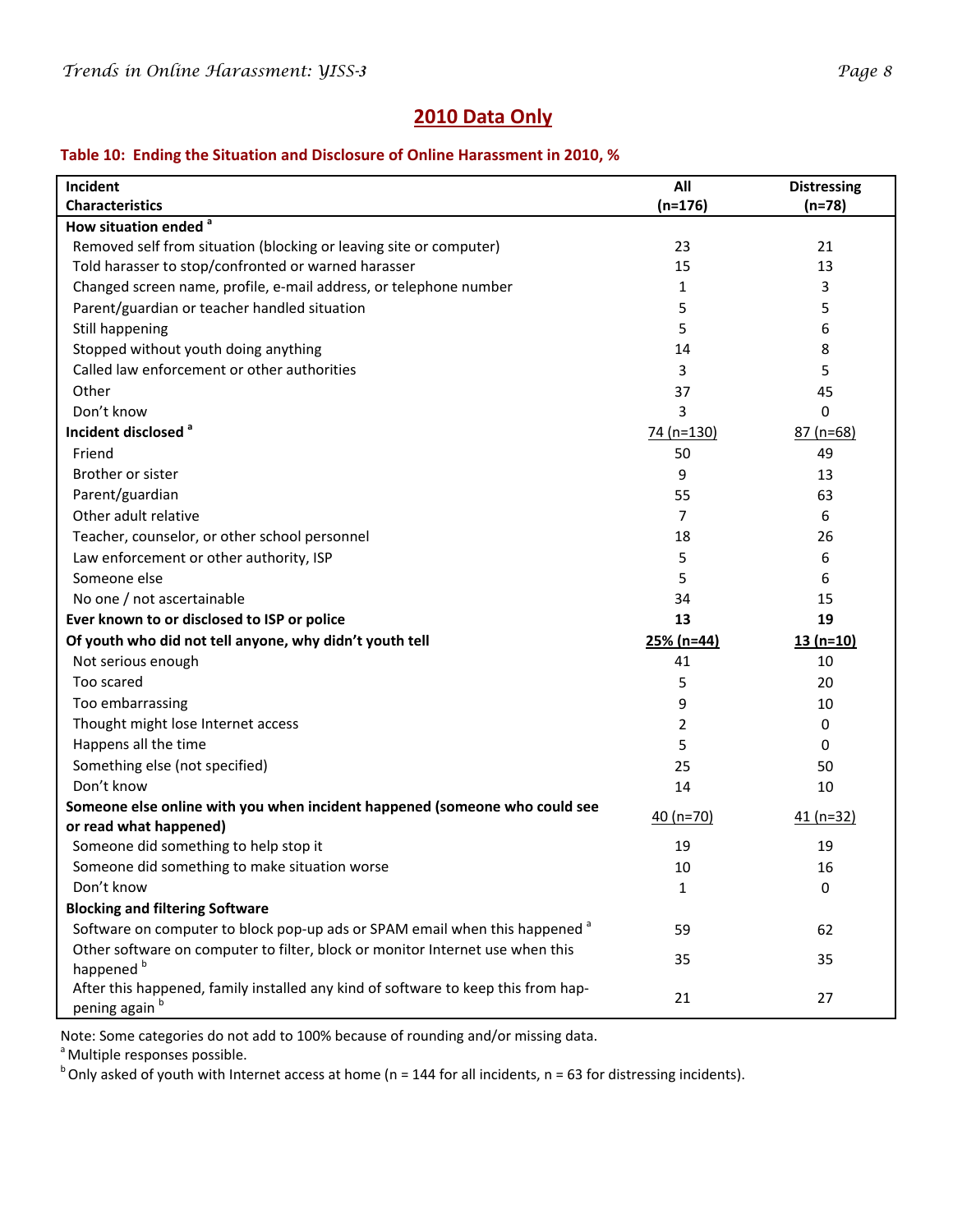## **How distressing were the harassment episodes? (Table 11) ‐ 2010 Data Only**

- In about half of harassment incidents the youth was very or extremely upset or afraid about what hap‐ pened.
- Over one-third reported at least one stress symptom such as staying away from the Internet, feeling unable to stop thinking about it, feeling jumpy or irritable, or losing interest in things as a result.

| Incident                                   | All       | <b>Distressing</b> |
|--------------------------------------------|-----------|--------------------|
| <b>Characteristics</b>                     | $(n=176)$ | $(n=78)$           |
| Distress: Very/extremely <sup>a</sup>      |           |                    |
| Upset                                      | 39        | 88                 |
| Afraid                                     | 19        | 43                 |
| Embarrassed                                | 28        | 43                 |
| Youth With no/low levels of being          | 53        | 0                  |
| upset or afraid                            |           |                    |
| Stress symptoms (more than a little/       |           |                    |
| all the time) <sup>b</sup>                 |           |                    |
| At least one of the following <sup>a</sup> | 37        | 69                 |
| Staying away from Internet or par-         | 18        | 36                 |
| ticular part of it                         |           |                    |
| Being unable to stop thinking about it     | 22        | 46                 |
| Feeling jumpy or irritable                 | 16        | 36                 |
| Losing interest in things                  | 10        | 19                 |
|                                            |           |                    |

#### **Table 11: Distress Related to Online Harassment in 2010, %**

<sup>a</sup> Multiple responses possible.

**b** These items are based on standard research measures of stress responses used to assess post-traumatic stress disorder. The items measure avoidance behaviors, intrusive thoughts, and physical symptoms.

Note: Some categories do not add to 100% because of rounding and/or missing data.

## **MAJOR FINDINGS AND CONCLUSIONS**

**1. The continued increase in online harassment needs further attention.** The only area we found a continued increase in reports was online harassment – from 6% in 2000, to 9% in 2005 and 11% in 2010. Although harassment did increase rates are still low. And impor‐ tantly, the increase did not seem disproportional to the increased amount of time youth are now spending online. While some have worried that the online envi‐ ronment might facilitate harassing behavior, this is not a strong explanation of the trends in our view. It ap‐ pears more plausible to us that the increasing amount of interaction online, plus an environment that may allow more interactions among friends to be observed, has simply increased the likelihood that hostilities are migrating online and being observed there.

- **2. Girls are more likely to be victims of online harass‐ ment, usually in the form of being called mean names, exclusion, rumors spread about them, and being made fun of or teased.** There was a large in‐ crease in the proportion of female victims, rising from 48% to 69%. In fact, rates for males calculated separately did not rise during this 10 year period. The peer aggression research has long noted that females tend to predominate in verbal and relational types of aggression <sup>9</sup>, and the social networking platforms are clearly more suited to this than physical aggression and intimidation. It may be that the online environments' suitability for female‐preferred types of hostility has prompted the gender skewed increase.
- **3. Almost half (40%) of online harassment episodes occurred in the presence of bystanders – some try‐ ing to help stop the situations and some making it worse.** More and more attention is being placed on the importance of bystanders in peer victimization. One question is whether technology‐based harass‐ ment is equally likely as offline victimization to have bystanders. Peers are present in as many as 85% of school bullying episodes  $10$ , however research has found that few actively reach out to help the victim  $(10\% - 25\%)$ <sup>11-13</sup>. Our findings indicate fewer bystander situations occur online; 40% of harassment incidents occurred when someone else was online who could see or read what happened. However, of those situations that did involve bystanders, 19% did something to help stop it; a similar percentage oc‐ curring in more traditional harassment and bullying incidents. More research is needed on the ways in which intervention by peers is conducted and proving helpful in preventing further harassment in elec‐ tronic environments in particular. With the in‐ creased communication provided by new technology and the lasting nature of electronic evidence, it is possible that bystander opportunities may increase for youth.
- **4. Most unwanted experiences and harassment in particular, occurred in social networking sites in 2010.** In 2010, the overwhelming majority of harass‐ ment incidents (82%) were occurring on social net‐ working sites and increasingly involved communication with school friends. It is likely that youth are able to see more negative comments about them‐ selves in the exchanges among their school‐based peer groups via social networking sites than used to be the case. It should be noted, however, that not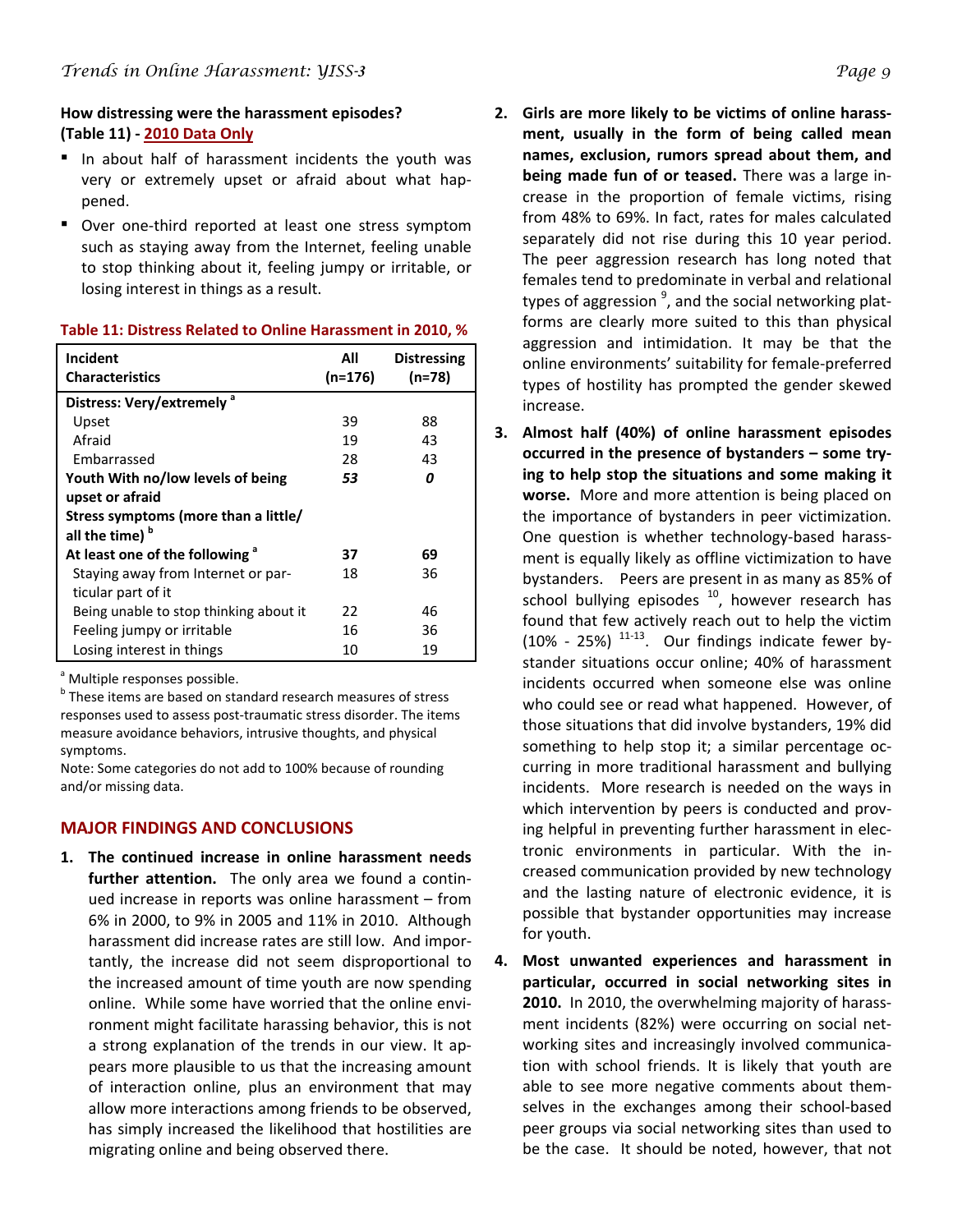all negative online experiences have increased along with the changing online activities; as we note in this report, unwanted sexual solicitations actually decreased during this same period  $14$ perhaps because social networking sites allow for restricting access to friends and also allow people to identify where solicitations are coming from. One hypothesis is that as youth have migrated to social networking sites like Facebook for their online interactions, they have gravitated away from more open access sites like chat rooms and con‐ fined more of their online interactions to people that they already know. This might explain some of the overall decline in solicitation, and might mean that rather than making youth more vulnerable the social networking revolution may have provided an additional measure of protection, at least against unwanted contact from online strangers.

**5. The percentage of youth reporting distressing inci‐ dents remains small.**  Even with the dynamic changes in technology, distressing online harass‐ ment occurred to only a minority of youth and there is no indication, even across the shifting tech‐ nology developments of the last decade, that this type of victimization is something significantly dif‐ ferent from the peer victimization problems that have always been, and continue to be, a concern for youth. In fact, whether online or offline, the degree of distress caused by a harassment incident is likely influenced by a number of possible factors: a believable physical threat, sexual taunts, a sense of powerlessness, or a greater number of perpetra‐ tors or witnesses, for example. There may be ways that the online environment might increase the likelihood of certain highly negative features such as more witnesses, or perhaps greater powerless‐ ness under some conditions. On the other hand, the online environment may ameliorate distress by making it easier for victims to prove their mistreat‐ ment to parents and others, as well as get support. Such hypotheses should be the focus of future re‐ search efforts. Overall, the conditions causing the distress are not new and therefore the focus of pre‐ vention and education efforts can apply to many different environments and locations, including shifting and even unpredictable online settings.

- **6. More of the offensive and unwanted experiences are coming from people youth know in person, usu‐ ally other kids.**  The data from this study and some others suggests that much of online harassment is an extension of offline peer problems with disagree‐ ments being drawn into a more public space. Similarly, we saw more online harassment episodes oc‐ curring at the hands of school peers. A good deal of research is still needed to understand the broader context of online harassment—for example how of‐ ten and under what circumstances incidents of seri‐ ous online harassment are part of an ongoing offline peer victimization. But to the extent this is happen‐ ing, schools can play a critical role and can likely make the biggest difference by implementing evidence‐ based bullying programs and social emotional learn‐ ing programs that have incorporated information about online harassment and behavior into their cur‐ ricula. What distinguishes effective prevention pro‐ grams is a focus on skill‐building: students are taught key relational and social skills such as perspective‐ taking, emotional regulation, communication skills, and effective bystander intervention skills  $15$ . These are skills that would likely translate to any environ‐ ment or communication modality, including the Internet, which minimizes the concern adults have about predicting new popular websites or technologies.
- **7. Reporting to school authorities remains low but in‐ creasing slowly; friends are still most likely to hear about these incidents.** An encouraging trend that we observed was an increase in disclosures about harass‐ ment to school staff. While the rate of such disclosures was still small in 2010 (12%), it may reflect an increasing involvement of schools in this problem. Schools have been attempting to provide more in the way of Internet safety and bullying prevention education  $16$ . At the same time friends are generally the people youth go to when they want to tell someone about what happened.

## **FOR FURTHER INFORMATION**

More information about the Youth Internet Safety Sur‐ veys and about youth Internet victimization is avail‐ able on the Crimes against Children Research Center web site: [http://www.unh.edu/ccrc/internet](http://www.unh.edu/ccrc/internet-crimes/)‐crimes/